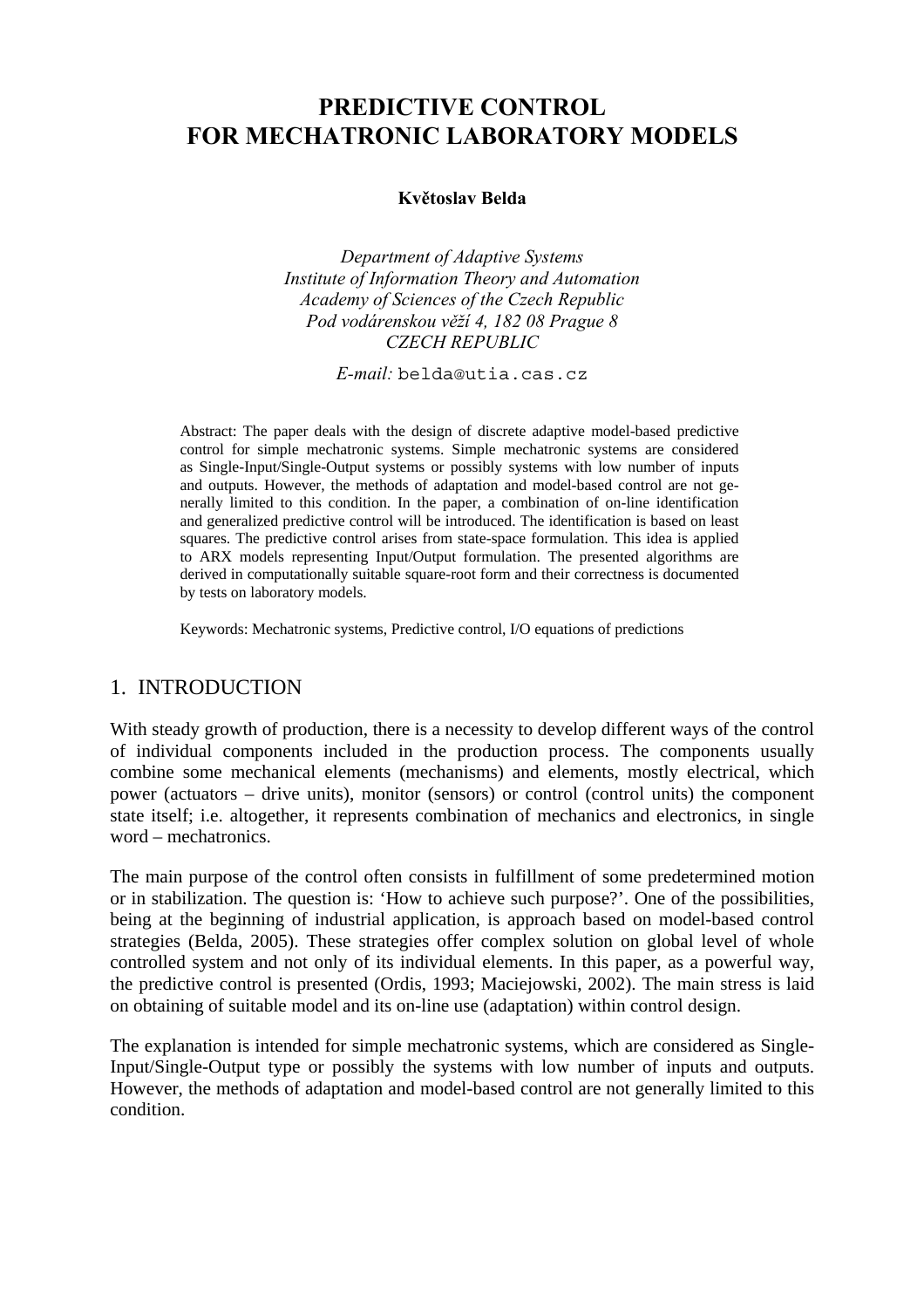### 2. MODEL DEFINITION

The model, description of a controlled system, represents very important part, which includes specifically processed information for design of control actions. The best results of control process are achieved, when the model is obtained on the basis of thoroughgoing mathematical and physical analysis. It is often difficult. Therefore, different ways, how to obtain the model describing the controlled system, are investigated.

Selection of model form is determined by used model-based control, in which the model is involved. Due to digital character of automating devices, the discrete control techniques are preferred. Therefore, the resultant models for control design are also discrete in spite of the facts that controlled system may be continuous. Discrete realization is advantageous, because naturally respects finite and predefined time for computation of control actions.

As was mentioned in introduction, the design of algorithms of predictive control will arise from state-space formulation. However, only this idea will be used as inspiration for utilization of ARX models, which are Input/Output type. Thus, let us proceed from autoregressive model with external input (ARX model) (Bobál, 2005)

$$
y(k) = \sum_{i=0}^{n} b_i u(k-i) - \sum_{i=1}^{n} a_i y(k-i) + e(k)
$$

where *n* is order of controlled system;  $y(·)$  and  $u(·)$  are values of its output and input; and  $e(k)$  is error, respective, some noise of measurement of system output  $y(k)$ . The ARX model can be also written in the following condensed form

$$
y(k) = \partial_k \mathbf{f}_k + e(k), \quad \partial_k = [b_0 \quad b_1 \quad \cdots \quad b_n \quad -a_1 \quad -a_2 \quad \cdots \quad -a_n],
$$

$$
\mathbf{f}_k = [u(k) \ u(k-1) \cdots u(k-n) \ y(k-1) \cdots y(k-n)]^T
$$

The ARX model will be used for construction of equations of predictions (subsection 4.2) and its condensed form is suitable for identification by least squares (section 3).

#### 3. IDENTIFICATION

The sufficient and well known method of identification is method of least squares (Söderström, 1989). In this paper will be briefly summed up in square-root form (Bobál, 2005). Let us consider ARX model, where  $e(k)$  represents in view of least squares model error expressed as follows:

$$
e(k) = y(k) - \vartheta_k \mathbf{f}_k
$$

On the assumption, that the parameters are close to constants or they are varied only slightly during real control process, then it is possible to write necessary number of equations with changeless vector of parameters  $\vartheta_k$ 

$$
\mathbf{e}_k = \mathbf{y}_k - \mathbf{F}_k \, \boldsymbol{\vartheta}_k^T = \begin{bmatrix} \mathbf{F}_k & \mathbf{y}_k \end{bmatrix} \begin{bmatrix} -\boldsymbol{\vartheta}_k^T \\ 1 \end{bmatrix}
$$

where  $\mathbf{F}_k$  is a matrix of past data, composed from data vectors  $\mathbf{f}_{k-i+1}^T$ ,  $i = 1, \dots, 2n$ .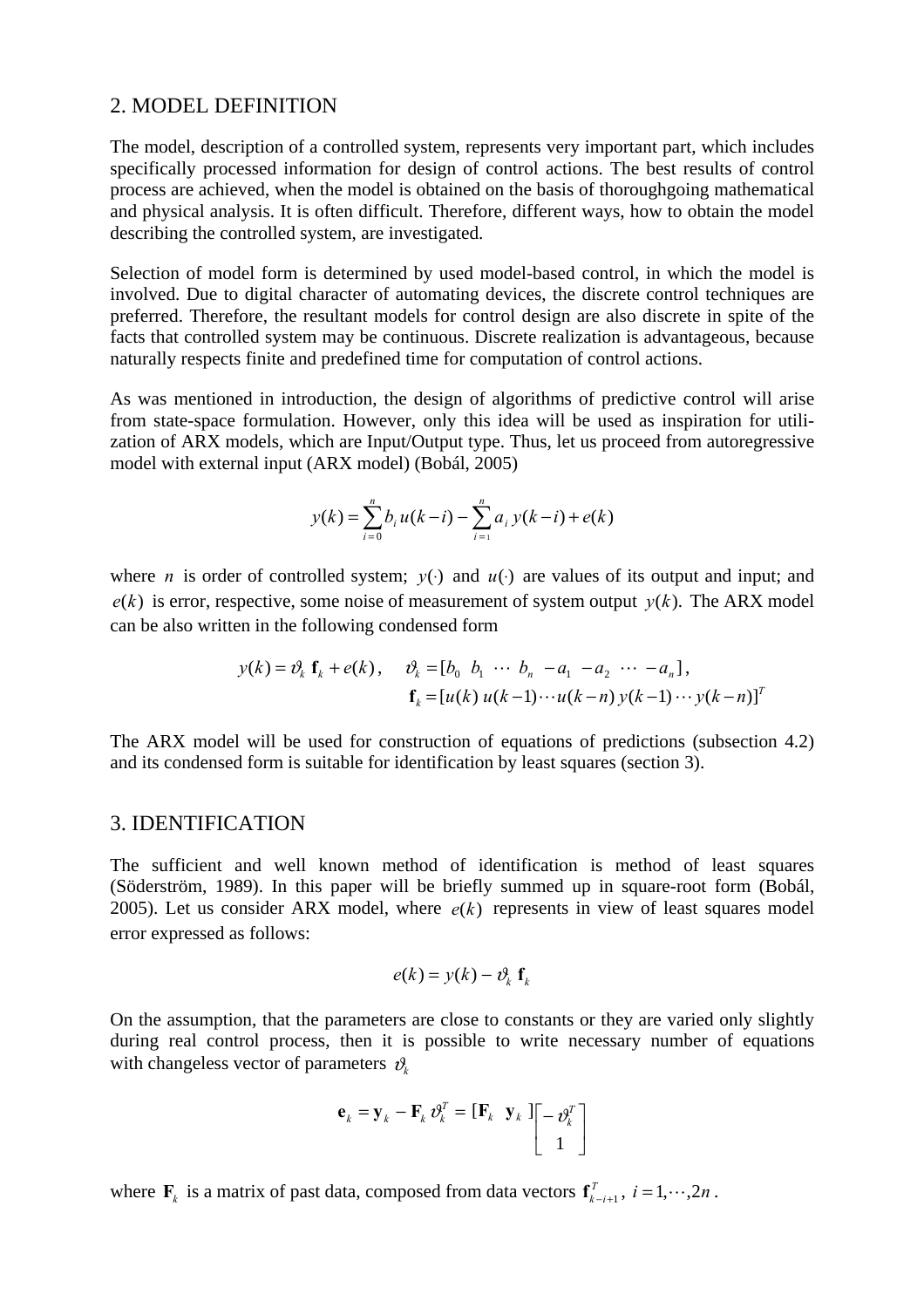The criterion for identification is

$$
J_k = \mathbf{e}_k^T \mathbf{e}_k
$$
, i.e. alternatively 
$$
J_k = \begin{bmatrix} -\partial_k & 1 \end{bmatrix} \begin{bmatrix} \mathbf{F}_k^T \\ \mathbf{y}_k^T \end{bmatrix} \begin{bmatrix} \mathbf{F}_k & \mathbf{y}_k \end{bmatrix} \begin{bmatrix} -\partial_k^T \\ 1 \end{bmatrix}
$$

To minimize the criterion, it is sufficient to minimize only its square-root **J** following from

$$
\min J_k = ||\mathbf{J}||^2 = \left\| \begin{bmatrix} \mathbf{F}_k & \mathbf{y}_k \end{bmatrix} \begin{bmatrix} -\boldsymbol{\vartheta}_k^T \\ 1 \end{bmatrix} \right\|^2
$$

The computationally effective minimization is provided by orthogonal-triangular decomposition (e.g. house-holder algorithm (Golub, 1989)) which transforms extended matrix  $[\mathbf{F}_k \ \mathbf{y}_k]$  to upper triangular matrix  $\mathbf{R} = \begin{bmatrix} \mathbf{R}_{PP} & \mathbf{R}_{PR} \\ \mathbf{0} & c_l \end{bmatrix}$ *PP PR* **0** *c*  $\mathbf{R} = \begin{bmatrix} \mathbf{R}_{PP} & \mathbf{R}_{PR} \\ \vdots & \vdots \end{bmatrix}.$ 

This matrix consists of sub-matrices partly corresponding to the unknown parameters  $\mathcal{v}_k$ and partly to square-root of loss of the criterion  $c_i$ . By considering sub-matrices related to unknown parameters, the following equation is obtained

$$
- \mathbf{R}_{PP} \partial_k^T + \mathbf{R}_{PR} = \mathbf{0}
$$

from which, the parameters can be determined by backward substitution (due to triangular form of matrix  $\mathbf{R}_{pp}$ ). This process is provided on-line in each time step with connecting refreshed data  $f_k$  and  $y(k)$  to current triangular matrix **R**, which is again restored to new upper triangular matrix **R** .

# 4. ALGORITHM OF PREDICTIVE CONTROL

Predictive control is a multi-step approach, combining feedforward and feedback control design (Ordis, 1993). Feedforward is represented by predictions based on mathematical model. This part is dominant component of control actions. Feedback from measured outputs serves for compensation of some bounded model inaccuracies and low external disturbances.

The design consists in local minimization of quadratic criterion, in which the predictions of future outputs *y*(⋅) are involved. The predictions are determined from specific equations of predictions forming the basis of predictive control. The minimization is repeated in each time step.

#### *4.1 Model reorganization*

To compose equations of predictions from available ARX model (defined in sections  $2 \times 3$ ), there are several possibilities how to do it. One of the possibilities is to express the equations directly from ARX model. It is possible according to (Maciejowski, 2002), however such way requires solution of Diofantic equation and storing previous values of inputs and outputs as in 'pseudo state-space' possibilities. These further possibilities are generally called as statespace forms with non-minimal state. They will be helpful for the use of idea of state-space formulation in predictive control, in which the forming of needed equations of predictions consists in repetitive insertion of state-space model.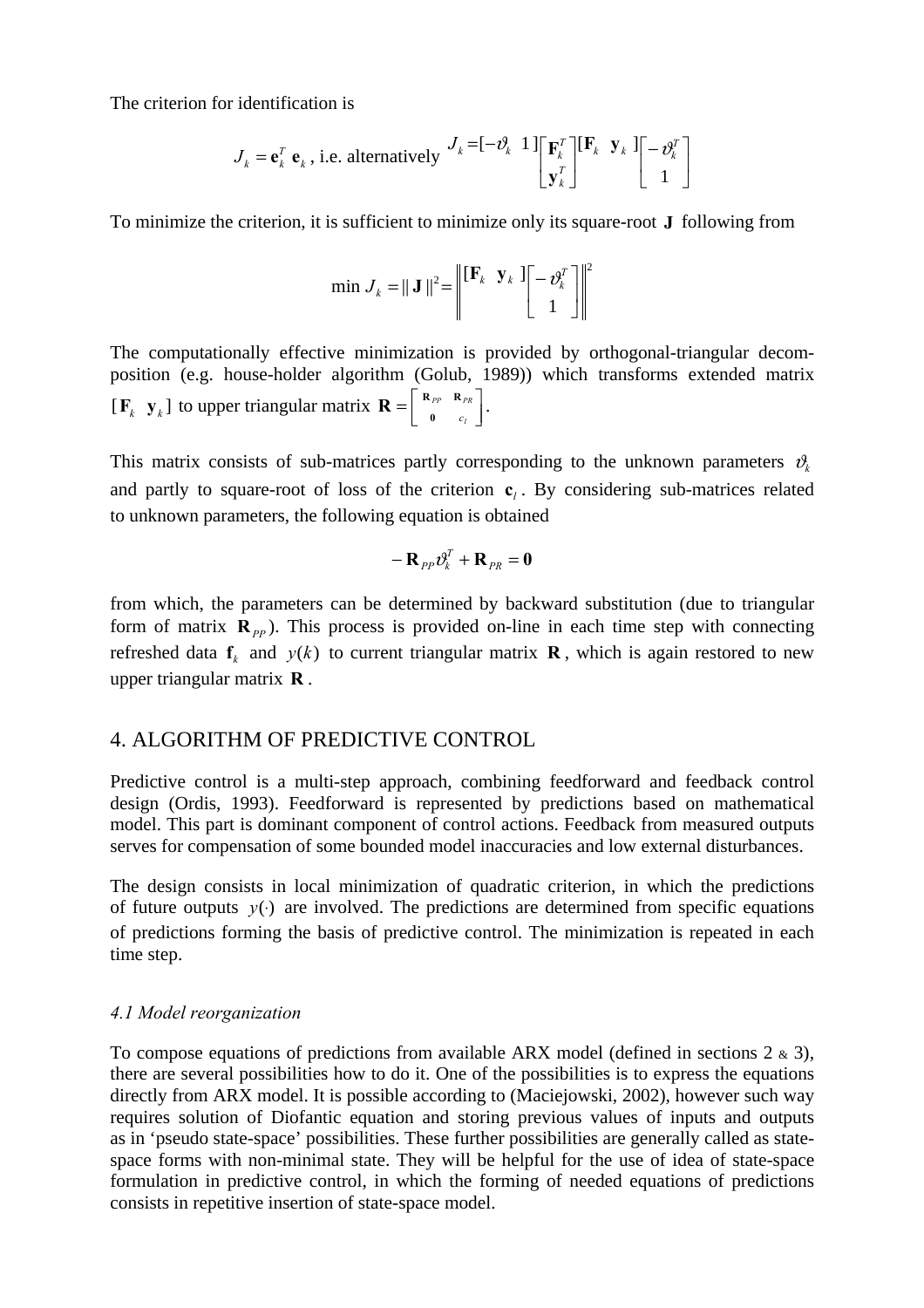The suitable model form arisen from described ARX model can be structured as follows:

$$
\begin{bmatrix} y(k-n+2) \\ \vdots \\ y(k) \\ \vdots \\ y(k+1) \end{bmatrix} = \begin{bmatrix} 0 & 1 & & \\ \vdots & \ddots & & \\ 0 & & 1 & \\ -a_n & \cdots & -a_1 \end{bmatrix} \begin{bmatrix} y(k-n+1) \\ \vdots \\ y(k-1) \\ \vdots \\ y(k) \end{bmatrix} + \begin{bmatrix} 0 & \cdots & 0 \\ \vdots \\ 0 & \cdots & 0 \\ b_n & \cdots & b_1 \end{bmatrix} \begin{bmatrix} u(k-n+1) \\ u(k) \\ \vdots \\ u(k) \end{bmatrix} \Rightarrow
$$

$$
\begin{bmatrix} y(k-n+2) \\ \vdots \\ y(k+1) \end{bmatrix} = \mathbf{A} \begin{bmatrix} y(k-n+1) \\ \vdots \\ y(k) \end{bmatrix} + \mathbf{B}_0 \begin{bmatrix} u(k-n+1) \\ \vdots \\ u(k) \end{bmatrix} \begin{bmatrix} i.e. \mathbf{X}(k+1) = \mathbf{A} \mathbf{X}(k) + \mathbf{B}_0 \mathbf{u}(k) \\ \vdots \\ y(k) = [0 \cdots & 0 \ 1] \mathbf{X}(k) \end{bmatrix}
$$
 i.e.  $y(k) = \mathbf{C} \mathbf{X}(k)$ 

This state-space model is equivalent to the usual state-space model. It has two pseudo state-space matrices  $\bf{A}$  and  $\bf{B}_0$  with similar dimensions as in the usual model.

## *4.2 Equations of predictions*

Principle of the equations is an expression (prediction) of future values of outputs **y** from current measured state  $X(k)$  (Ordis, 1993). Considering the pseudo state-space model, the equations of predictions can be composed as follows

$$
\mathbf{x}_{(k+1)} = \mathbf{A} \mathbf{X}_{(k)} + \mathbf{B}_0 \mathbf{u}_{(k)}
$$
\n
$$
\hat{\mathbf{X}}_{(k+2)} = \mathbf{A}^2 \mathbf{X}_{(k)} + \mathbf{A} \mathbf{B}_0 \mathbf{u}_{(k)} + \mathbf{B}_0 \overline{\mathbf{u}}_{(k+1)}
$$
\n
$$
\mathbf{x}_{(k+2)} = \mathbf{A}^2 \mathbf{X}_{(k)} + (\mathbf{A} \mathbf{B}_0 \mathbf{0}) + [\mathbf{0} \mathbf{B}_0]) \mathbf{u}_{(k+1)}
$$
\n
$$
\mathbf{B}_1
$$
\n
$$
\mathbf{x}_{(k+3)} = \mathbf{A}^3 \mathbf{X}_{(k)} + \mathbf{A} \mathbf{B}_1 \mathbf{u}_{(k+1)} + \mathbf{B}_0 \overline{\mathbf{u}}_{(k+2)}
$$
\n
$$
\mathbf{x}_{(k+3)} = \mathbf{A}^3 \mathbf{X}_{(k)} + (\mathbf{A} \mathbf{B}_1 \mathbf{0}) + [\mathbf{0} \mathbf{0} \mathbf{B}_0]) \mathbf{u}_{(k+2)}
$$
\n
$$
\mathbf{B}_2
$$
\n
$$
\mathbf{B}_3
$$
\n
$$
\mathbf{B}_4
$$
\n
$$
\mathbf{B}_5
$$
\n
$$
\mathbf{B}_6
$$
\n
$$
\mathbf{B}_7
$$
\n
$$
\mathbf{B}_8
$$
\n
$$
\mathbf{B}_9
$$
\n
$$
\mathbf{B}_1
$$
\n
$$
\mathbf{B}_2
$$
\n
$$
\mathbf{B}_3
$$
\n
$$
\mathbf{B}_4
$$
\n
$$
\mathbf{B}_5
$$
\n
$$
\mathbf{B}_6
$$
\n
$$
\mathbf{B}_7
$$
\n
$$
\mathbf{B}_8
$$
\n
$$
\mathbf{B}_9
$$
\n
$$
\mathbf{B}_9
$$
\n
$$
\mathbf{B}_9
$$
\n
$$
\mathbf{B}_9
$$
\n
$$
\mathbf{B}_9
$$
\n
$$
\mathbf{B}_9
$$
\n
$$
\
$$

and appropriate matrix notation is

$$
\begin{bmatrix}\n\hat{y}_{(k+1)} \\
\vdots \\
\hat{y}_{(k+N)}\n\end{bmatrix} =\n\begin{bmatrix}\nC\mathbf{A} \\
\vdots \\
C\mathbf{A}^N\n\end{bmatrix}\n\begin{bmatrix}\ny_{(k-n+1)} \\
\vdots \\
y_{(k)}\n\end{bmatrix} +\n\begin{bmatrix}\nC\mathbf{B}_0 & \cdots & 0 \\
\vdots & \ddots & \vdots \\
C\mathbf{B}_{N-1} & \cdots & C\n\end{bmatrix}\n\begin{bmatrix}\nu_{(k-n+1)} \\
u_{(k+N-1)}\n\end{bmatrix}\n\begin{bmatrix}\n\hat{y} = \mathbf{f} + \overline{\mathbf{G}}_{(:,1:n-1)}\n\begin{bmatrix}\nu_{(k-n+1)} \\
\vdots \\
u_{(k-1)}\n\end{bmatrix} + \overline{\mathbf{G}}_{(:,n:N-1)}\n\begin{bmatrix}\nu_{(k)} \\
\vdots \\
u_{(k+N-1)}\n\end{bmatrix}
$$
\n
$$
\hat{\mathbf{y}} = \mathbf{f} + \mathbf{G} \mathbf{u}
$$

Such composed equations of predictions have the same dimension as the equations, which are based on state-space model with minimal state.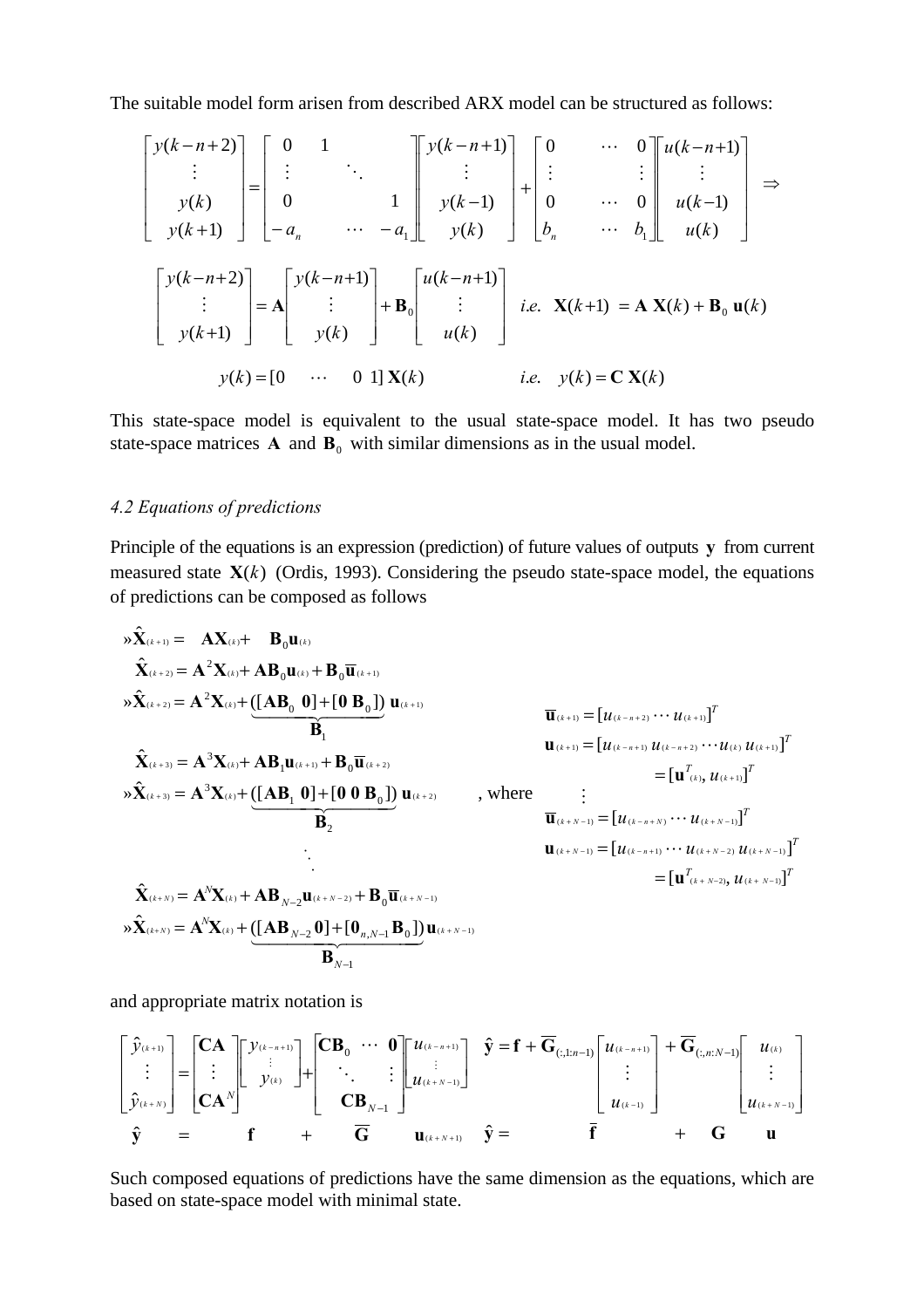## *4.3 Computation of control actions*

The control actions are obtained by minimization of quadratic criterion

$$
J_{k} = \sum_{j=N_{0}+1}^{N} \left| (\hat{y}_{(k+j)} - w_{(k+j)}) Q_{y} \right|^{2} + \sum_{j=1}^{N_{u}} \left| u_{(k+j-1)} Q_{u} \right|^{2}
$$

where *N*, *No* and *Nu* are horizons;  $Q_{v}$  and  $Q_{u}$  are penalizations; and  $w_{(k+j)}$  are desired values. Using effective square-root algorithm, the vector **u** is obtained. It represents control actions for whole horizon *N* . From it, only the first appropriate actions are really applied to the controlled system. This process is repeated in every time step.

# 5. TESTS WITH MODEL 'BALL ON ROD'

For real-time tests, simple laboratory model (Fig. 1) was used. From mathematical-physical analysis, this model represents system of fourth order: electrical motor is second order and the ball dynamics is expressed also by second order. The fast motor dynamics can be omitted, and only ball dynamics of second-order can be considered.



Fig. 1. Laboratory model 'ball on rod'.

The tests were realized in MATLAB-Simulink environment. The predictive controller and algorithm of identification were implemented in Simulink blocks; see schemes in Fig. 2 and in Fig. 3. The presented predictive control was partly tested in adaptive mode (Fig. 2). For comparison, the control was also tested in non-adaptive mode with constant model from mathematical-physical analysis (Fig. 3). The aim of the tests was stabilization of the ball in different positions *y* of desired rectangular signal *w* .



Fig. 2. Simulink scheme and time histories of adaptive predictive control.